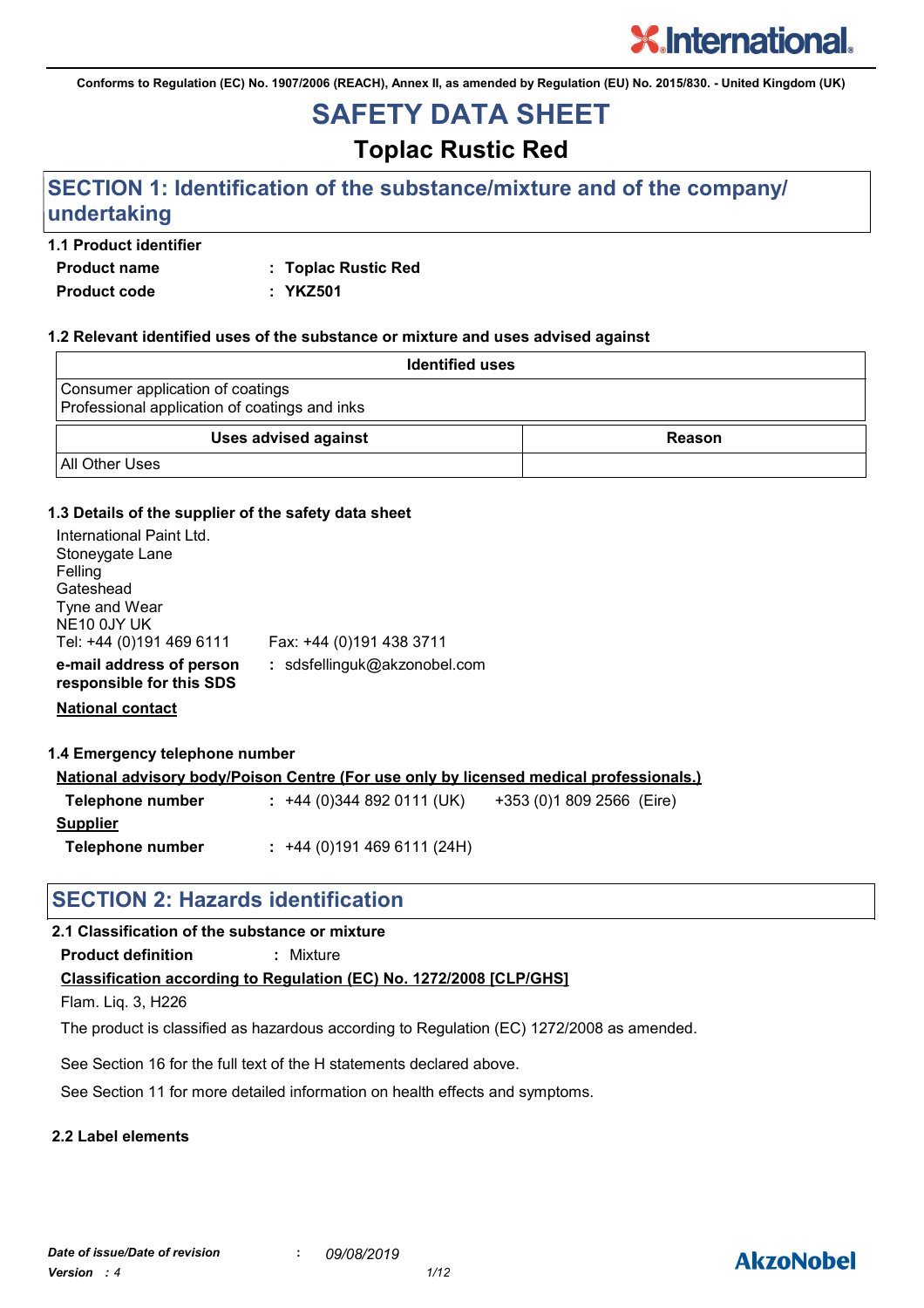# **SECTION 2: Hazards identification**

| <b>Hazard pictograms</b> |  |
|--------------------------|--|
|--------------------------|--|



| <b>Signal word</b>                                                                                                                                       | : Warning                                                                                                                                                |
|----------------------------------------------------------------------------------------------------------------------------------------------------------|----------------------------------------------------------------------------------------------------------------------------------------------------------|
| <b>Hazard statements</b>                                                                                                                                 | : Flammable liquid and vapour.                                                                                                                           |
| <b>Precautionary statements</b>                                                                                                                          |                                                                                                                                                          |
| General                                                                                                                                                  | : Read label before use. Keep out of reach of children. If medical advice is needed,<br>have product container or label at hand.                         |
| <b>Prevention</b>                                                                                                                                        | : Wear protective gloves. Wear eye or face protection. Keep away from heat, hot<br>surfaces, sparks, open flames and other ignition sources. No smoking. |
| <b>Response</b>                                                                                                                                          | : IF ON SKIN (or hair): Take off immediately all contaminated clothing. Rinse skin<br>with water or shower.                                              |
| <b>Storage</b>                                                                                                                                           | $:$ Keep cool.                                                                                                                                           |
| <b>Disposal</b>                                                                                                                                          | Dispose of contents and container in accordance with all local, regional, national<br>and international regulations.                                     |
| <b>Supplemental label</b><br>elements                                                                                                                    | : Contains 2-butanone oxime. May produce an allergic reaction. Repeated exposure<br>may cause skin dryness or cracking.                                  |
|                                                                                                                                                          | Wear appropriate respirator when ventilation is inadequate.                                                                                              |
| <b>Annex XVII - Restrictions</b><br>on the manufacture,<br>placing on the market and<br>use of certain dangerous<br>substances, mixtures and<br>articles | : Not applicable.                                                                                                                                        |
|                                                                                                                                                          |                                                                                                                                                          |

**Other hazards which do : not result in classification** : None known. **2.3 Other hazards**

# **SECTION 3: Composition/information on ingredients**

**3.2 Mixtures :** Mixture

| <b>Product/ingredient</b><br>name          | <b>Identifiers</b>                                                                      | $%$ by<br>weight | <b>Classification</b><br><b>Regulation (EC) No.</b><br>1272/2008 [CLP]          | <b>Nota</b><br>(s) | <b>Type</b> |
|--------------------------------------------|-----------------------------------------------------------------------------------------|------------------|---------------------------------------------------------------------------------|--------------------|-------------|
| Naphtha (petroleum),<br>hydrotreated heavy | REACH#:<br>l01-2119486659-16<br>EC: 265-150-3<br>CAS: 64742-48-9<br>Index: 649-327-00-6 | ≥25 - ≤50        | Asp. Tox. 1, H304<br>EUH066                                                     | P                  | [1] [2]     |
| 2-butanone oxime                           | REACH #:<br>01-2119539477-28<br>EC: 202-496-6<br>CAS: 96-29-7<br>Index: 616-014-00-0    | ≤0.3             | Acute Tox. 4, H312<br>Eye Dam. 1, H318<br>Skin Sens. 1, H317<br>Carc. 2, H351   |                    | $[1]$       |
|                                            |                                                                                         |                  | See Section 16 for the<br>l full text of the H<br>statements declared<br>above. |                    |             |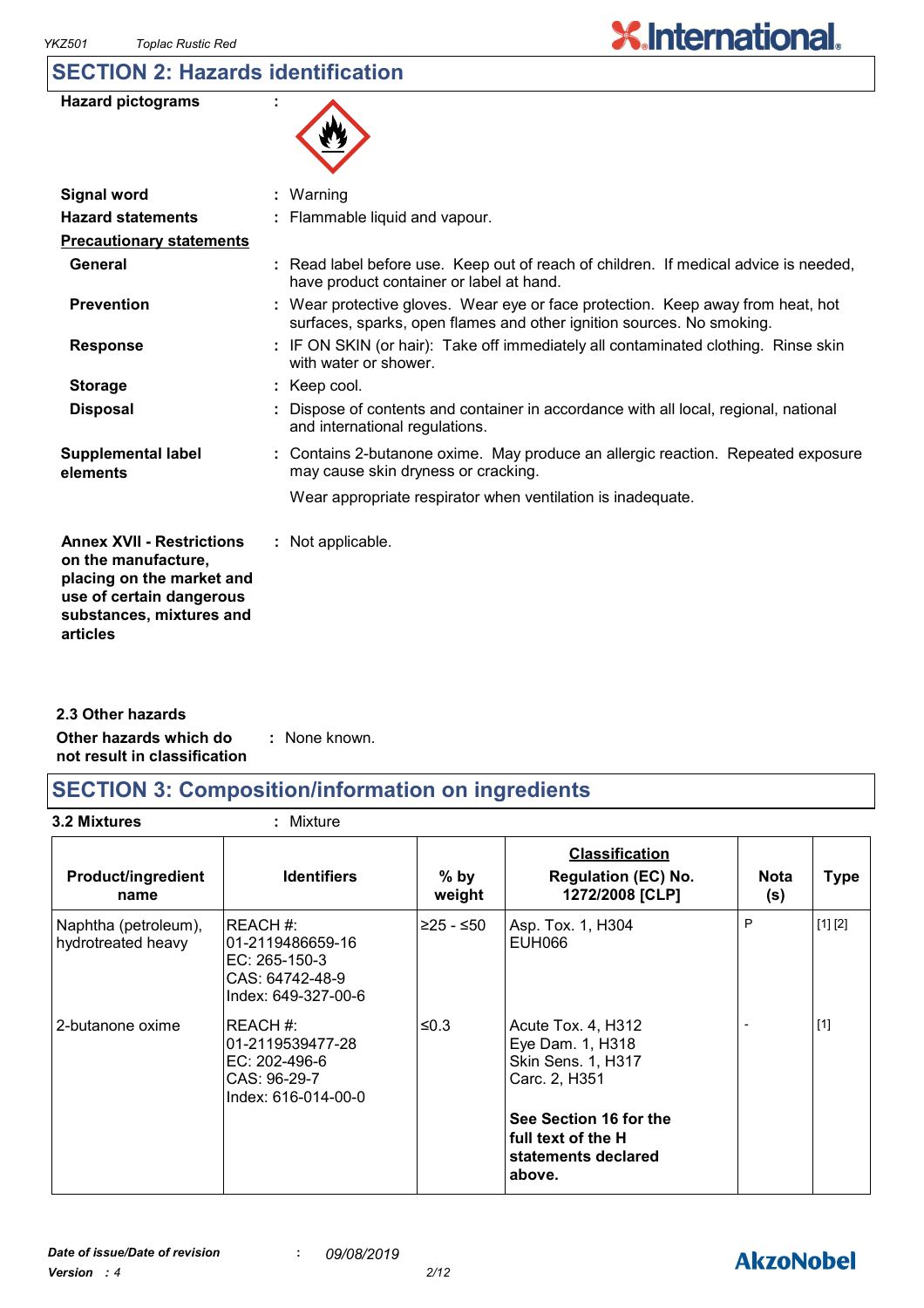# **SECTION 3: Composition/information on ingredients**

There are no additional ingredients present which, within the current knowledge of the supplier and in the concentrations applicable, are classified as hazardous to health or the environment, are PBTs or vPvBs or have been assigned a workplace exposure limit and hence require reporting in this section.

**X.International.** 

#### **Type**

[1] Substance classified with a health or environmental hazard

- [2] Substance with a workplace exposure limit
- [3] Substance meets the criteria for PBT according to Regulation (EC) No. 1907/2006, Annex XIII
- [4] Substance meets the criteria for vPvB according to Regulation (EC) No. 1907/2006, Annex XIII

[5] Substance of equivalent concern

Occupational exposure limits, if available, are listed in Section 8.

# **SECTION 4: First aid measures**

#### **4.1 Description of first aid measures**

| General                           | : In all cases of doubt, or when symptoms persist, seek medical attention. Never give<br>anything by mouth to an unconscious person. If unconscious, place in recovery<br>position and seek medical advice.                    |
|-----------------------------------|--------------------------------------------------------------------------------------------------------------------------------------------------------------------------------------------------------------------------------|
| Eye contact                       | : Remove contact lenses, irrigate copiously with clean, fresh water, holding the<br>eyelids apart for at least 10 minutes and seek immediate medical advice.                                                                   |
| <b>Inhalation</b>                 | : Remove to fresh air. Keep person warm and at rest. If not breathing, if breathing is<br>irregular or if respiratory arrest occurs, provide artificial respiration or oxygen by<br>trained personnel. Seek medical attention. |
| <b>Skin contact</b>               | : Remove contaminated clothing and shoes. Wash skin thoroughly with soap and<br>water or use recognised skin cleanser. Seek medical attention if irritation persists.<br>Do NOT use solvents or thinners.                      |
| Ingestion                         | : If swallowed, seek medical advice immediately and show the container or label.<br>Keep person warm and at rest. Do NOT induce vomiting.                                                                                      |
| <b>Protection of first-aiders</b> | : No action shall be taken involving any personal risk or without suitable training. It<br>may be dangerous to the person providing aid to give mouth-to-mouth resuscitation.                                                  |

#### **4.2 Most important symptoms and effects, both acute and delayed**

| <b>Potential acute health effects</b> |                                                                                                                                                                          |
|---------------------------------------|--------------------------------------------------------------------------------------------------------------------------------------------------------------------------|
| Eye contact                           | : No known significant effects or critical hazards.                                                                                                                      |
| <b>Inhalation</b>                     | : Exposure to decomposition products may cause a health hazard. Serious effects<br>may be delayed following exposure.                                                    |
| <b>Skin contact</b>                   | : Defatting to the skin. May cause skin dryness and irritation.                                                                                                          |
| Ingestion                             | : No known significant effects or critical hazards.                                                                                                                      |
| Over-exposure signs/symptoms          |                                                                                                                                                                          |
| Eye contact                           | : No specific data.                                                                                                                                                      |
| <b>Inhalation</b>                     | : Adverse symptoms may include the following:<br>headache<br>drowsiness/fatigue<br>dizziness/vertigo<br>muscle weakness<br>unconsciousness                               |
| <b>Skin contact</b>                   | : Adverse symptoms may include the following:<br>irritation<br>dryness<br>cracking                                                                                       |
| Ingestion                             | : No specific data.                                                                                                                                                      |
|                                       | 4.3 Indication of any immediate medical attention and special treatment needed                                                                                           |
| Notes to physician                    | : In case of inhalation of decomposition products in a fire, symptoms may be delayed.<br>The exposed person may need to be kept under medical surveillance for 48 hours. |
| <b>Specific treatments</b>            | : No specific treatment.                                                                                                                                                 |



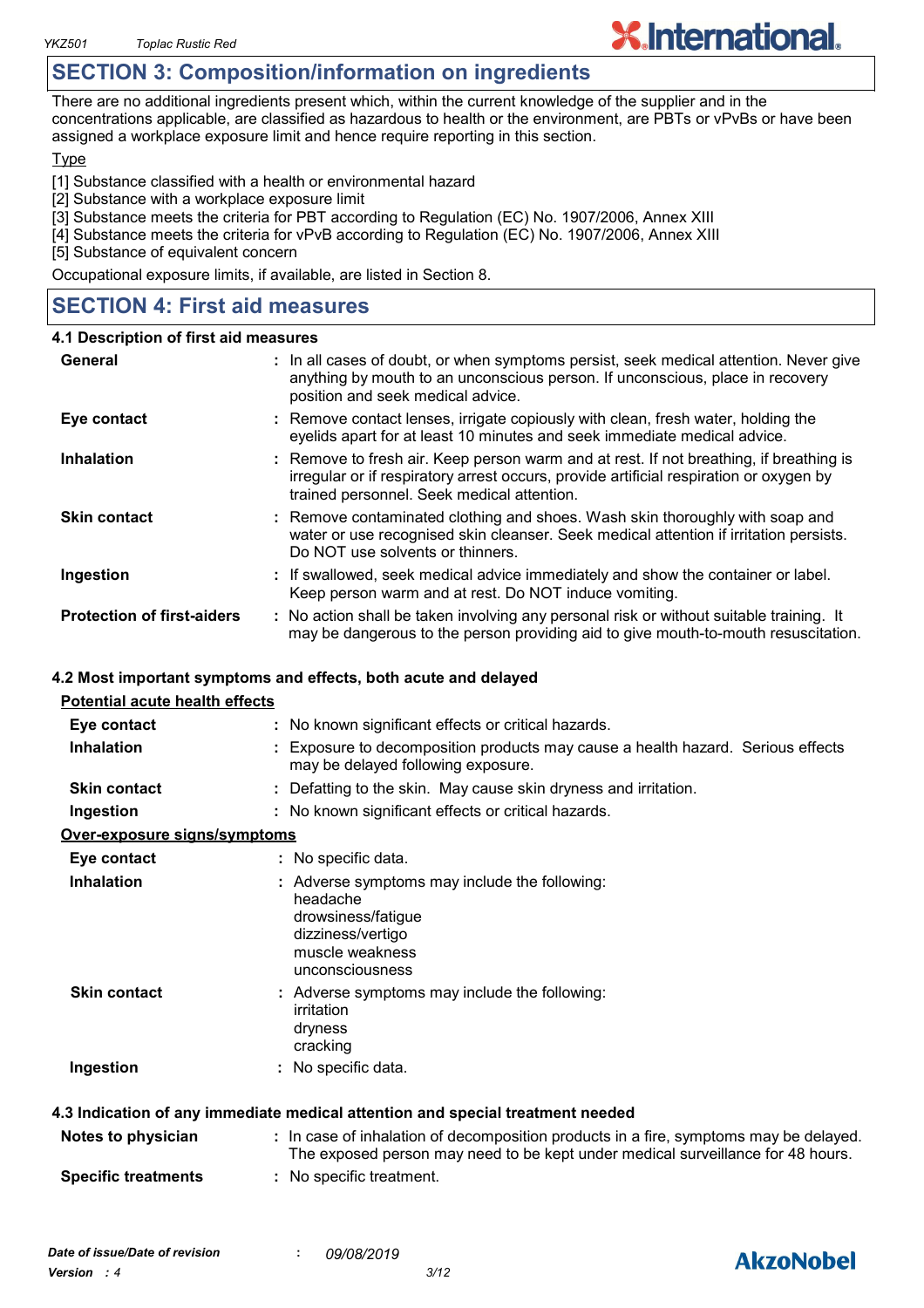# **SECTION 5: Firefighting measures**

| 5.1 Extinguishing media                                  |                                                                                                                                                                                                                                                                                                                                                                       |  |
|----------------------------------------------------------|-----------------------------------------------------------------------------------------------------------------------------------------------------------------------------------------------------------------------------------------------------------------------------------------------------------------------------------------------------------------------|--|
| <b>Suitable extinguishing</b><br>media                   | : Use dry chemical, $CO2$ , water spray (fog) or foam.                                                                                                                                                                                                                                                                                                                |  |
| Unsuitable extinguishing<br>media                        | : Do not use water jet.                                                                                                                                                                                                                                                                                                                                               |  |
|                                                          | 5.2 Special hazards arising from the substance or mixture                                                                                                                                                                                                                                                                                                             |  |
| Hazards from the<br>substance or mixture                 | : Flammable liquid and vapour. In a fire or if heated, a pressure increase will occur<br>and the container may burst, with the risk of a subsequent explosion. Runoff to<br>sewer may create fire or explosion hazard.                                                                                                                                                |  |
| <b>Hazardous thermal</b><br>decomposition products       | : Decomposition products may include the following materials:<br>carbon dioxide<br>carbon monoxide<br>nitrogen oxides                                                                                                                                                                                                                                                 |  |
| 5.3 Advice for firefighters                              |                                                                                                                                                                                                                                                                                                                                                                       |  |
| <b>Special protective actions</b><br>for fire-fighters   | : Promptly isolate the scene by removing all persons from the vicinity of the incident if<br>there is a fire. No action shall be taken involving any personal risk or without<br>suitable training. Move containers from fire area if this can be done without risk.<br>Use water spray to keep fire-exposed containers cool.                                         |  |
| <b>Special protective</b><br>equipment for fire-fighters | : Fire-fighters should wear appropriate protective equipment and self-contained<br>breathing apparatus (SCBA) with a full face-piece operated in positive pressure<br>mode. Clothing for fire-fighters (including helmets, protective boots and gloves)<br>conforming to European standard EN 469 will provide a basic level of protection for<br>chemical incidents. |  |

# **SECTION 6: Accidental release measures**

#### **6.1 Personal precautions, protective equipment and emergency procedures**

| For non-emergency<br>personnel          | : No action shall be taken involving any personal risk or without suitable training.<br>Evacuate surrounding areas. Keep unnecessary and unprotected personnel from<br>entering. Do not touch or walk through spilt material. Shut off all ignition sources.<br>No flares, smoking or flames in hazard area. Avoid breathing vapour or mist.<br>Provide adequate ventilation. Wear appropriate respirator when ventilation is<br>inadequate. Put on appropriate personal protective equipment.                                                                                                                                                             |
|-----------------------------------------|------------------------------------------------------------------------------------------------------------------------------------------------------------------------------------------------------------------------------------------------------------------------------------------------------------------------------------------------------------------------------------------------------------------------------------------------------------------------------------------------------------------------------------------------------------------------------------------------------------------------------------------------------------|
| For emergency responders :              | If specialised clothing is required to deal with the spillage, take note of any<br>information in Section 8 on suitable and unsuitable materials. See also the<br>information in "For non-emergency personnel".                                                                                                                                                                                                                                                                                                                                                                                                                                            |
| <b>6.2 Environmental</b><br>precautions | : Avoid dispersal of spilt material and runoff and contact with soil, waterways, drains<br>and sewers. Inform the relevant authorities if the product has caused environmental<br>pollution (sewers, waterways, soil or air).                                                                                                                                                                                                                                                                                                                                                                                                                              |
|                                         | 6.3 Methods and material for containment and cleaning up                                                                                                                                                                                                                                                                                                                                                                                                                                                                                                                                                                                                   |
| <b>Small spill</b>                      | : Stop leak if without risk. Move containers from spill area. Use spark-proof tools and<br>explosion-proof equipment. Dilute with water and mop up if water-soluble.<br>Alternatively, or if water-insoluble, absorb with an inert dry material and place in an<br>appropriate waste disposal container. Dispose of via a licensed waste disposal<br>contractor.                                                                                                                                                                                                                                                                                           |
| Large spill                             | : Stop leak if without risk. Move containers from spill area. Use spark-proof tools and<br>explosion-proof equipment. Approach the release from upwind. Prevent entry into<br>sewers, water courses, basements or confined areas. Wash spillages into an<br>effluent treatment plant or proceed as follows. Contain and collect spillage with non-<br>combustible, absorbent material e.g. sand, earth, vermiculite or diatomaceous earth<br>and place in container for disposal according to local regulations. Dispose of via a<br>licensed waste disposal contractor. Contaminated absorbent material may pose the<br>same hazard as the spilt product. |

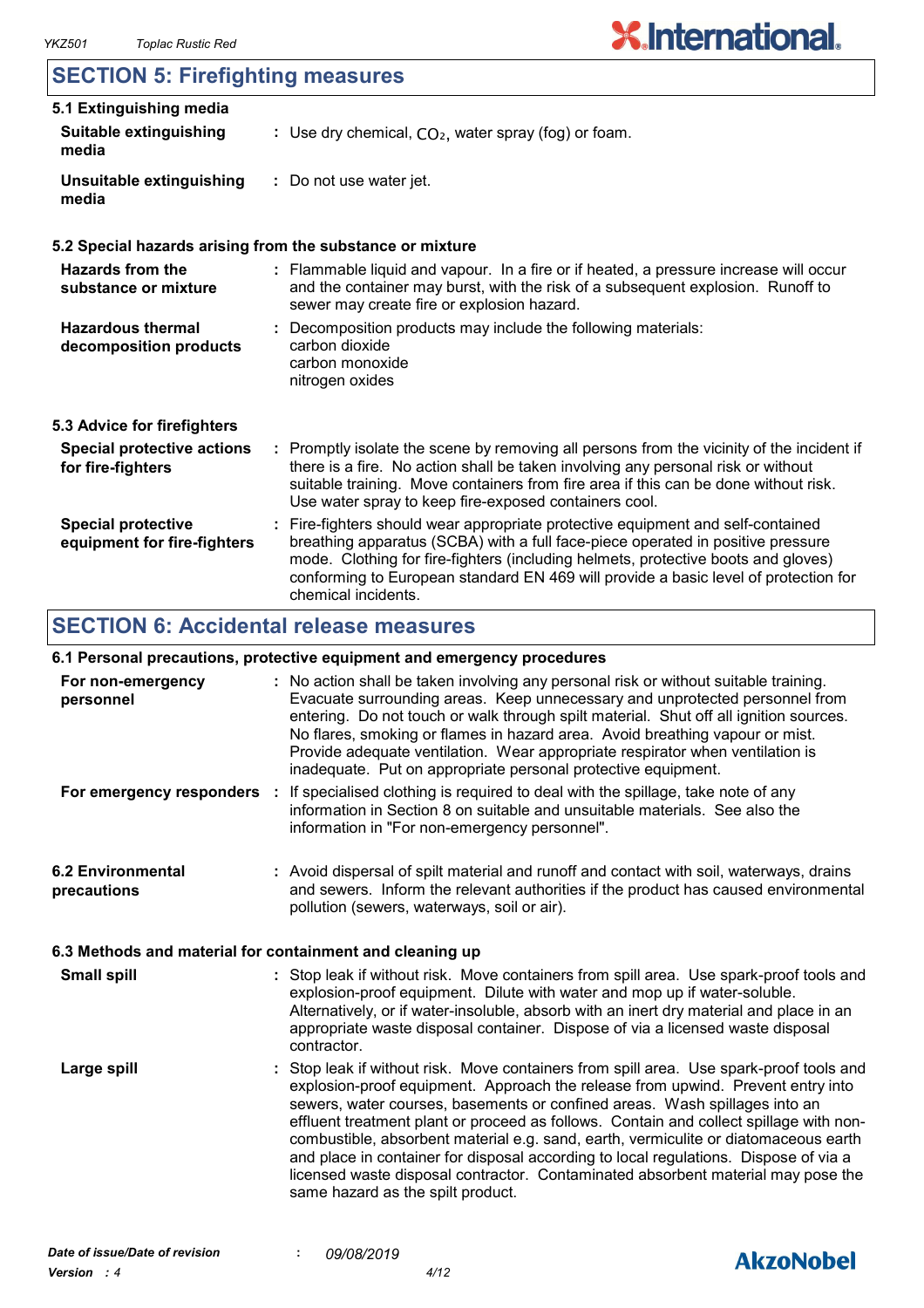### **SECTION 6: Accidental release measures**

| 6.4 Reference to other | : See Section 1 for emergency contact information.                          |
|------------------------|-----------------------------------------------------------------------------|
| sections               | See Section 8 for information on appropriate personal protective equipment. |
|                        | See Section 13 for additional waste treatment information.                  |

**X.International.** 

# **SECTION 7: Handling and storage**

The information in this section contains generic advice and guidance. The list of Identified Uses in Section 1 should be consulted for any available use-specific information provided in the Exposure Scenario(s).

#### **7.1 Precautions for safe handling**

| <b>Protective measures</b>                | : Put on appropriate personal protective equipment (see Section 8). Do not ingest.<br>Avoid contact with eyes, skin and clothing. Avoid breathing vapour or mist. Use<br>only with adequate ventilation. Wear appropriate respirator when ventilation is<br>inadequate. Do not enter storage areas and confined spaces unless adequately<br>ventilated. Keep in the original container or an approved alternative made from a<br>compatible material, kept tightly closed when not in use. Store and use away from<br>heat, sparks, open flame or any other ignition source. Use explosion-proof electrical<br>(ventilating, lighting and material handling) equipment. Use only non-sparking tools.<br>Take precautionary measures against electrostatic discharges. Empty containers<br>retain product residue and can be hazardous. Do not reuse container. |
|-------------------------------------------|----------------------------------------------------------------------------------------------------------------------------------------------------------------------------------------------------------------------------------------------------------------------------------------------------------------------------------------------------------------------------------------------------------------------------------------------------------------------------------------------------------------------------------------------------------------------------------------------------------------------------------------------------------------------------------------------------------------------------------------------------------------------------------------------------------------------------------------------------------------|
| Advice on general<br>occupational hygiene | Eating, drinking and smoking should be prohibited in areas where this material is<br>handled, stored and processed. Workers should wash hands and face before<br>eating, drinking and smoking. Remove contaminated clothing and protective<br>equipment before entering eating areas. See also Section 8 for additional                                                                                                                                                                                                                                                                                                                                                                                                                                                                                                                                        |

#### **7.2 Conditions for safe storage, including any incompatibilities**

Store in accordance with local regulations. Store in a segregated and approved area. Store in original container protected from direct sunlight in a dry, cool and well-ventilated area, away from incompatible materials (see Section 10) and food and drink. Eliminate all ignition sources. Vapours are heavier than air and may spread along floors. Separate from oxidizing materials. Keep container tightly closed and sealed until ready for use. Containers that have been opened must be carefully resealed and kept upright to prevent leakage. Do not store in unlabelled containers. Use appropriate containment to avoid environmental contamination.

information on hygiene measures.

#### **7.3 Specific end use(s) Recommendations : Industrial sector specific : solutions** : Not available. Not available.

# **SECTION 8: Exposure controls/personal protection**

The information in this section contains generic advice and guidance. Information is provided based on typical anticipated uses of the product. Additional measures might be required for bulk handling or other uses that could significantly increase worker exposure or environmental releases.

#### **8.1 Control parameters**

#### **Occupational exposure limits**

| <b>Product/ingredient name</b>              |  | <b>Exposure limit values</b>                                                                                                                                                                                                                                                                                                                                                                                                                                                                                                                                                                                                                                                                                                                                                                                                                          |  |
|---------------------------------------------|--|-------------------------------------------------------------------------------------------------------------------------------------------------------------------------------------------------------------------------------------------------------------------------------------------------------------------------------------------------------------------------------------------------------------------------------------------------------------------------------------------------------------------------------------------------------------------------------------------------------------------------------------------------------------------------------------------------------------------------------------------------------------------------------------------------------------------------------------------------------|--|
| Naphtha (petroleum), hydrotreated heavy     |  | EU OEL (Europe).<br>TWA: 1200 mg/m <sup>3</sup> 8 hours.<br>TWA: 197 ppm 8 hours.                                                                                                                                                                                                                                                                                                                                                                                                                                                                                                                                                                                                                                                                                                                                                                     |  |
| <b>Recommended monitoring</b><br>procedures |  | If this product contains ingredients with exposure limits, personal, workplace<br>atmosphere or biological monitoring may be required to determine the effectiveness<br>of the ventilation or other control measures and/or the necessity to use respiratory<br>protective equipment. Reference should be made to monitoring standards, such as<br>the following: European Standard EN 689 (Workplace atmospheres - Guidance for<br>the assessment of exposure by inhalation to chemical agents for comparison with<br>limit values and measurement strategy) European Standard EN 14042 (Workplace<br>atmospheres - Guide for the application and use of procedures for the assessment<br>of exposure to chemical and biological agents) European Standard EN 482<br>(Workplace atmospheres - General requirements for the performance of procedures |  |

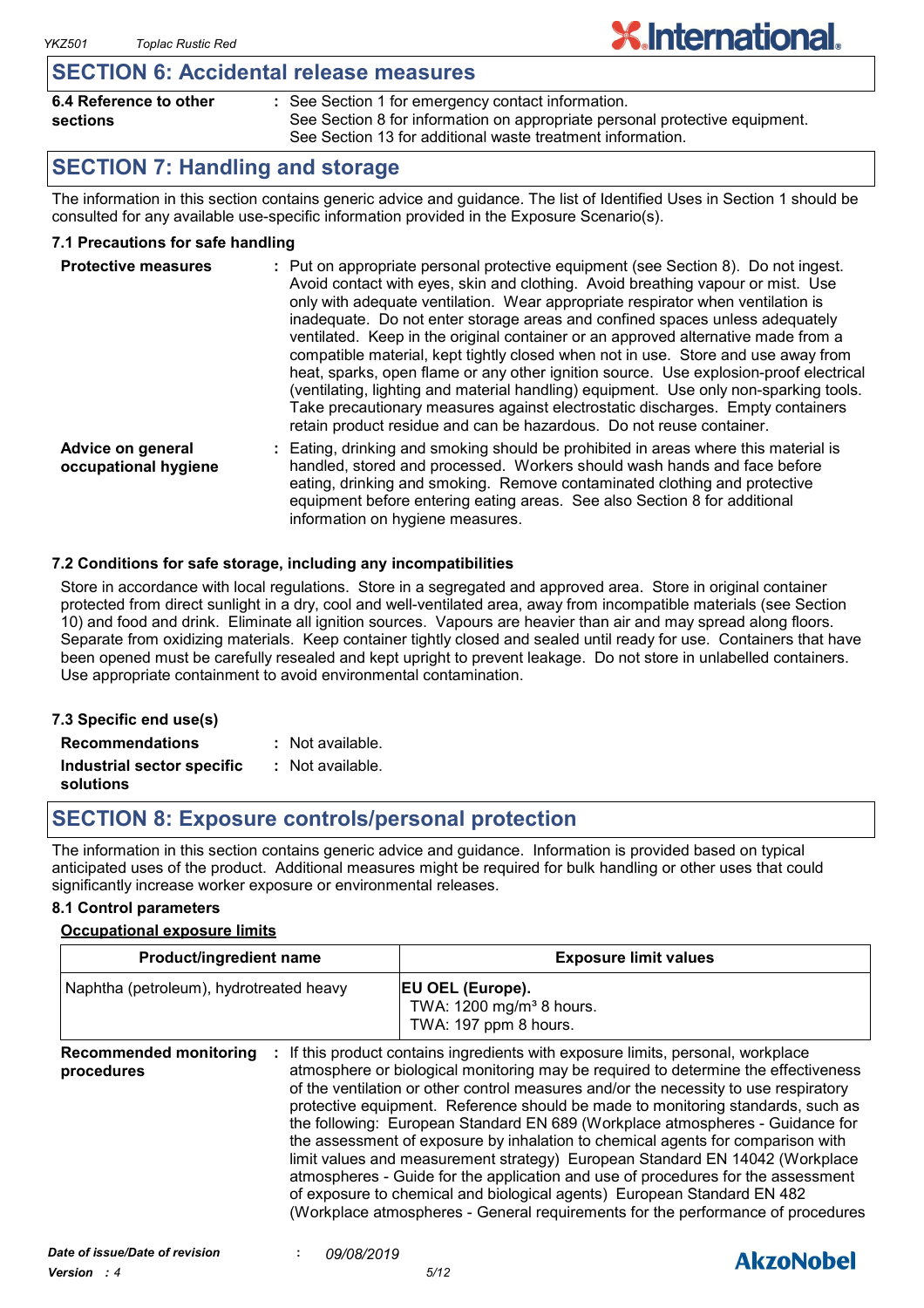# **SECTION 8: Exposure controls/personal protection**

for the measurement of chemical agents) Reference to national guidance documents for methods for the determination of hazardous substances will also be required.

**X.International.** 

#### **DNELs/DMELs**

No DNELs/DMELs available.

#### **PNECs**

No PNECs available

| 8.2 Exposure controls                 |                                                                                                                                                                                                                                                                                                                                                                                                                                                                                                                                                                                                                                                                                                                                                                                                                                                                                                                                                                                                                                                                                                                                                                                                                                                                                                                                                                          |                  |
|---------------------------------------|--------------------------------------------------------------------------------------------------------------------------------------------------------------------------------------------------------------------------------------------------------------------------------------------------------------------------------------------------------------------------------------------------------------------------------------------------------------------------------------------------------------------------------------------------------------------------------------------------------------------------------------------------------------------------------------------------------------------------------------------------------------------------------------------------------------------------------------------------------------------------------------------------------------------------------------------------------------------------------------------------------------------------------------------------------------------------------------------------------------------------------------------------------------------------------------------------------------------------------------------------------------------------------------------------------------------------------------------------------------------------|------------------|
| Appropriate engineering<br>controls   | : Use only with adequate ventilation. Use process enclosures, local exhaust<br>ventilation or other engineering controls to keep worker exposure to airborne<br>contaminants below any recommended or statutory limits. The engineering<br>controls also need to keep gas, vapour or dust concentrations below any lower<br>explosive limits. Use explosion-proof ventilation equipment.                                                                                                                                                                                                                                                                                                                                                                                                                                                                                                                                                                                                                                                                                                                                                                                                                                                                                                                                                                                 |                  |
| <b>Individual protection measures</b> |                                                                                                                                                                                                                                                                                                                                                                                                                                                                                                                                                                                                                                                                                                                                                                                                                                                                                                                                                                                                                                                                                                                                                                                                                                                                                                                                                                          |                  |
| <b>Hygiene measures</b>               | : Wash hands, forearms and face thoroughly after handling chemical products,<br>before eating, smoking and using the lavatory and at the end of the working period.<br>Appropriate techniques should be used to remove potentially contaminated clothing.<br>Wash contaminated clothing before reusing. Ensure that eyewash stations and<br>safety showers are close to the workstation location.                                                                                                                                                                                                                                                                                                                                                                                                                                                                                                                                                                                                                                                                                                                                                                                                                                                                                                                                                                        |                  |
| <b>Eye/face protection</b>            | Safety eyewear complying with an approved standard should be used when a risk<br>assessment indicates this is necessary to avoid exposure to liquid splashes, mists,<br>gases or dusts. Use eye protection according to EN 166, designed to protect<br>against liquid splashes. If contact is possible, the following protection should be<br>worn, unless the assessment indicates a higher degree of protection: safety<br>glasses with side-shields.                                                                                                                                                                                                                                                                                                                                                                                                                                                                                                                                                                                                                                                                                                                                                                                                                                                                                                                  |                  |
| <b>Skin protection</b>                |                                                                                                                                                                                                                                                                                                                                                                                                                                                                                                                                                                                                                                                                                                                                                                                                                                                                                                                                                                                                                                                                                                                                                                                                                                                                                                                                                                          |                  |
| <b>Hand protection</b>                | : Use chemical resistant gloves classified under Standard EN 374: Protective gloves<br>against chemicals and micro-organisms. Recommended: Viton® or Nitrile<br>gloves. When prolonged or frequently repeated contact may occur, a glove with a<br>protection class of 6 (breakthrough time greater than 480 minutes according to EN<br>374) is recommended. When only brief contact is expected, a glove with a<br>protection class of 2 or higher (breakthrough time greater than 30 minutes<br>according to EN 374) is recommended. The user must check that the final choice<br>of type of glove selected for handling this product is the most appropriate and takes<br>into account the particular conditions of use, as included in the user's risk<br>assessment. NOTICE: The selection of a specific glove for a particular application<br>and duration of use in a workplace should also take into account all relevant<br>workplace factors such as, but not limited to: Other chemicals which may be<br>handled, physical requirements (cut/puncture protection, dexterity, thermal<br>protection), potential body reactions to glove materials, as well as the instructions/<br>specifications provided by the glove supplier. Barrier creams may help to protect<br>the exposed areas of the skin but should not be applied once exposure has<br>occurred. |                  |
| <b>Body protection</b>                | : Personal protective equipment for the body should be selected based on the task<br>being performed and the risks involved and should be approved by a specialist<br>before handling this product. EN ISO 13688 When there is a risk of ignition from<br>static electricity, wear anti-static protective clothing. For the greatest protection<br>from static discharges, clothing should include anti-static overalls, boots and gloves.<br>Refer to European Standard EN 1149 for further information on material and design<br>requirements and test methods.                                                                                                                                                                                                                                                                                                                                                                                                                                                                                                                                                                                                                                                                                                                                                                                                        |                  |
| Other skin protection                 | : Appropriate footwear and any additional skin protection measures should be<br>selected based on the task being performed and the risks involved and should be<br>approved by a specialist before handling this product.                                                                                                                                                                                                                                                                                                                                                                                                                                                                                                                                                                                                                                                                                                                                                                                                                                                                                                                                                                                                                                                                                                                                                |                  |
| <b>Respiratory protection</b>         | Use a properly fitted, air-purifying or air-fed respirator complying with an approved<br>standard if a risk assessment indicates this is necessary according to EN529.<br>Respirator selection must be based on known or anticipated exposure levels, the<br>hazards of the product and the safe working limits of the selected respirator.                                                                                                                                                                                                                                                                                                                                                                                                                                                                                                                                                                                                                                                                                                                                                                                                                                                                                                                                                                                                                              |                  |
| Date of issue/Date of revision        | 09/08/2019                                                                                                                                                                                                                                                                                                                                                                                                                                                                                                                                                                                                                                                                                                                                                                                                                                                                                                                                                                                                                                                                                                                                                                                                                                                                                                                                                               | <b>AkzoNobel</b> |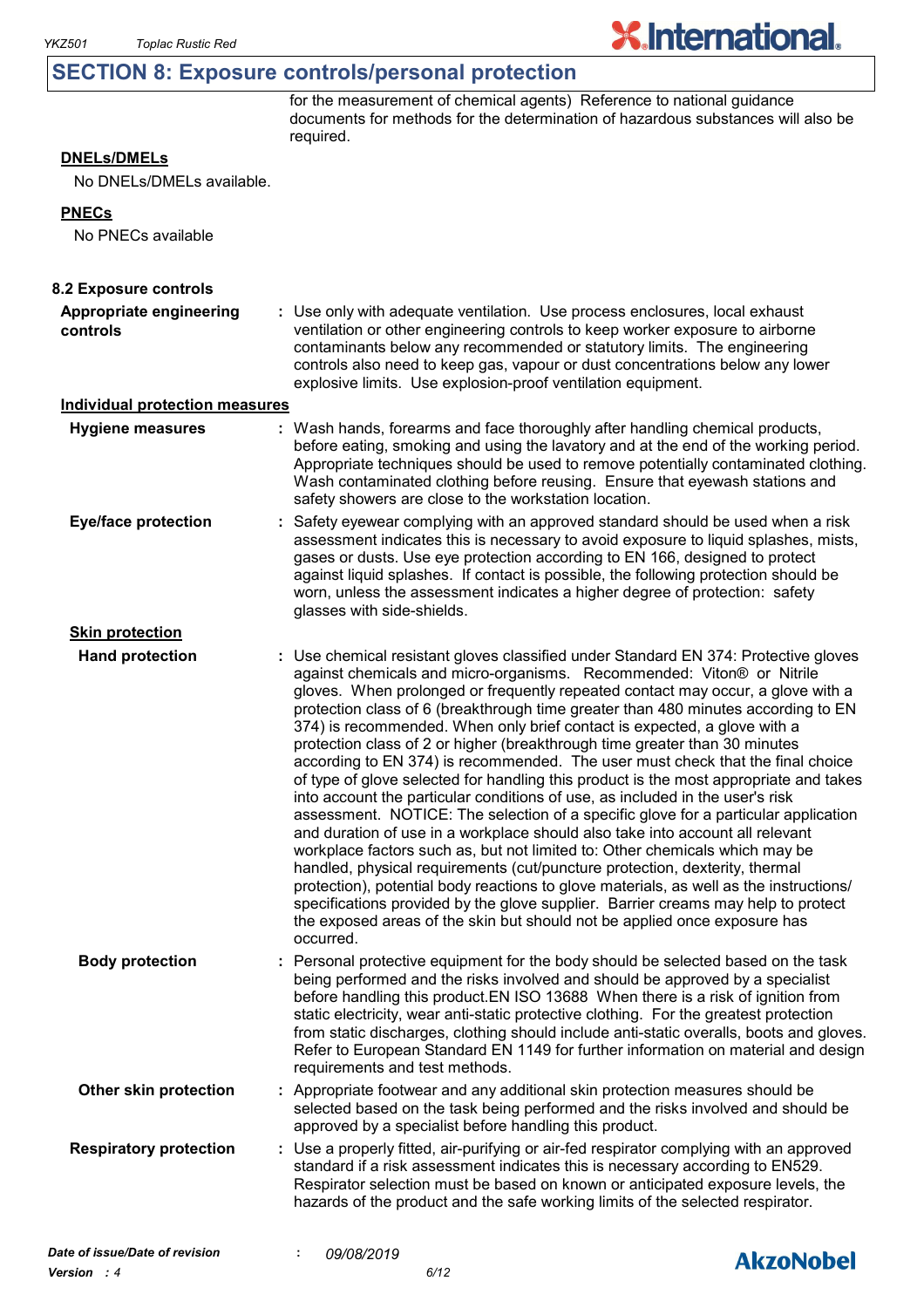# **SECTION 8: Exposure controls/personal protection**

| <b>Environmental exposure</b> |  |
|-------------------------------|--|
| controls                      |  |

**:** Emissions from ventilation or work process equipment should be checked to ensure they comply with the requirements of environmental protection legislation. In some cases, fume scrubbers, filters or engineering modifications to the process equipment will be necessary to reduce emissions to acceptable levels.

**X.International.** 

# **SECTION 9: Physical and chemical properties**

#### **9.1 Information on basic physical and chemical properties**

| <b>Appearance</b>                                                 |                                                                                                  |
|-------------------------------------------------------------------|--------------------------------------------------------------------------------------------------|
| <b>Physical state</b>                                             | : Liquid.                                                                                        |
| Colour                                                            | $:$ Red.                                                                                         |
| Odour                                                             | : Solvent.                                                                                       |
| <b>Odour threshold</b>                                            | : Not available.                                                                                 |
| pH                                                                | : Not applicable.                                                                                |
| <b>Melting point/freezing point</b>                               | : Not available.                                                                                 |
| Initial boiling point and<br>boiling range                        | : Lowest known value: 155 to 217°C (311 to 422.6°F)(Naphtha (petroleum),<br>hydrotreated heavy). |
| <b>Flash point</b>                                                | : Closed cup: $42^{\circ}$ C                                                                     |
| <b>Evaporation rate</b>                                           | $:$ Not available.                                                                               |
| Flammability (solid, gas)                                         | : Not available.                                                                                 |
| <b>Upper/lower flammability or</b><br>explosive limits            | : Greatest known range: Lower: 1.4% Upper: 7.6% (Naphtha (petroleum),<br>hydrotreated heavy)     |
| Vapour pressure                                                   | : Not available.                                                                                 |
| <b>Vapour density</b>                                             | : Not available.                                                                                 |
| <b>Relative density</b>                                           | : 0.95                                                                                           |
| Solubility(ies)                                                   | : Insoluble in the following materials: cold water.                                              |
| <b>Partition coefficient: n-octanol/: Not available.</b><br>water |                                                                                                  |
| <b>Auto-ignition temperature</b>                                  | $:$ Not available.                                                                               |
| <b>Decomposition temperature</b>                                  | : Not available.                                                                                 |
| <b>Viscosity</b>                                                  | : Kinematic (room temperature): $345 \text{ mm}^2/\text{s}$                                      |
| <b>Explosive properties</b>                                       | : Not available.                                                                                 |
| <b>Oxidising properties</b>                                       | : Not available.                                                                                 |

#### **9.2 Other information**

No additional information.

| <b>SECTION 10: Stability and reactivity</b>          |                                                                                                                                                                              |  |  |  |
|------------------------------------------------------|------------------------------------------------------------------------------------------------------------------------------------------------------------------------------|--|--|--|
| 10.1 Reactivity                                      | : No specific test data related to reactivity available for this product or its ingredients.                                                                                 |  |  |  |
| 10.2 Chemical stability                              | : The product is stable.                                                                                                                                                     |  |  |  |
| 10.3 Possibility of<br>hazardous reactions           | : Under normal conditions of storage and use, hazardous reactions will not occur.                                                                                            |  |  |  |
| 10.4 Conditions to avoid                             | : Avoid all possible sources of ignition (spark or flame). Do not pressurise, cut, weld,<br>braze, solder, drill, grind or expose containers to heat or sources of ignition. |  |  |  |
| 10.5 Incompatible materials                          | : Reactive or incompatible with the following materials:<br>oxidizing materials                                                                                              |  |  |  |
| <b>10.6 Hazardous</b><br>decomposition products      | : Under normal conditions of storage and use, hazardous decomposition products<br>should not be produced.                                                                    |  |  |  |
| Date of issue/Date of revision<br><b>Version</b> : 4 | 09/08/2019<br>÷.<br><b>AkzoNobel</b><br>7/12                                                                                                                                 |  |  |  |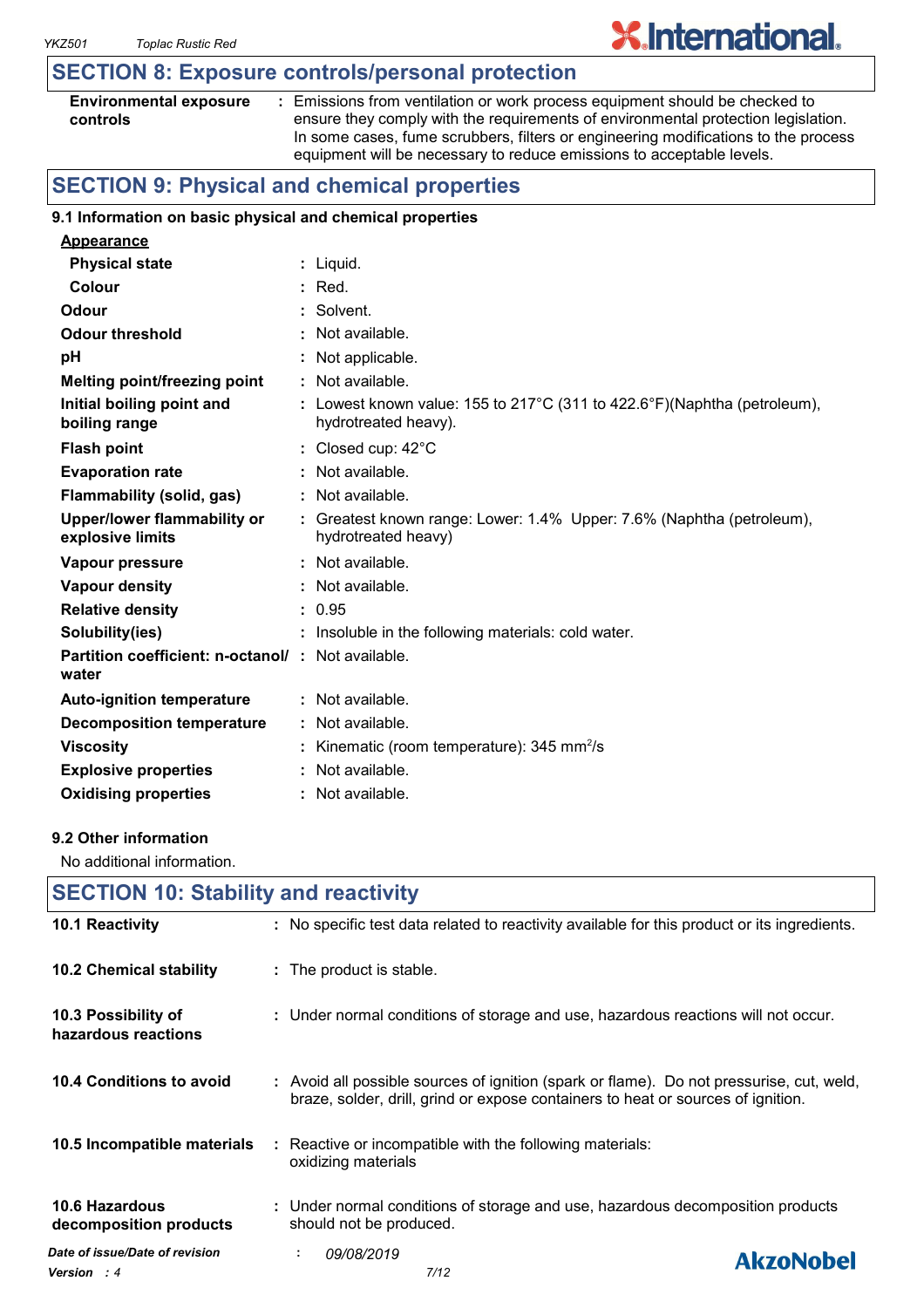

# **SECTION 10: Stability and reactivity**

| <b>Product/ingredient name</b>             | <b>Result</b> | <b>Species</b> | <b>Dose</b> | <b>Exposure</b> |
|--------------------------------------------|---------------|----------------|-------------|-----------------|
| Naphtha (petroleum),<br>hydrotreated heavy | ILD50 Oral    | Rat            | 6000 mg/kg  |                 |
| 2-butanone oxime                           | ILD50 Dermal  | Rat            | 1001 mg/kg  |                 |

## **Conclusion/Summary :** Not available.

#### **Irritation/Corrosion**

| Product/ingredient name                            | <b>Result</b>          | <b>Species</b> | <b>Score</b> | <b>Exposure</b>    | <b>Observation</b> |
|----------------------------------------------------|------------------------|----------------|--------------|--------------------|--------------------|
| 2-butanone oxime                                   | Eyes - Severe irritant | Rabbit         |              | 100<br>microliters |                    |
| <b>Conclusion/Summary</b>                          | : Not available.       |                |              |                    |                    |
| <b>Sensitisation</b>                               |                        |                |              |                    |                    |
| <b>Conclusion/Summary</b>                          | : Not available.       |                |              |                    |                    |
| <b>Mutagenicity</b>                                |                        |                |              |                    |                    |
| <b>Conclusion/Summary</b>                          | : Not available.       |                |              |                    |                    |
| Carcinogenicity                                    |                        |                |              |                    |                    |
| <b>Conclusion/Summary</b>                          | : Not available.       |                |              |                    |                    |
| <b>Reproductive toxicity</b>                       |                        |                |              |                    |                    |
| <b>Conclusion/Summary</b>                          | $:$ Not available.     |                |              |                    |                    |
| <b>Teratogenicity</b>                              |                        |                |              |                    |                    |
| <b>Conclusion/Summary</b>                          | : Not available.       |                |              |                    |                    |
| Specific target organ toxicity (single exposure)   |                        |                |              |                    |                    |
| Not available.                                     |                        |                |              |                    |                    |
| Specific target organ toxicity (repeated exposure) |                        |                |              |                    |                    |

#### Not available.

#### **Aspiration hazard**

| <b>Product/ingredient name</b>          | Result                                |
|-----------------------------------------|---------------------------------------|
| Naphtha (petroleum), hydrotreated heavy | <b>ASPIRATION HAZARD - Category 1</b> |

| Information on likely routes : Not available.<br>of exposure |                                                                                                                                            |                  |
|--------------------------------------------------------------|--------------------------------------------------------------------------------------------------------------------------------------------|------------------|
| <b>Potential acute health effects</b>                        |                                                                                                                                            |                  |
| Eye contact                                                  | : No known significant effects or critical hazards.                                                                                        |                  |
| <b>Inhalation</b>                                            | Exposure to decomposition products may cause a health hazard. Serious effects<br>may be delayed following exposure.                        |                  |
| <b>Skin contact</b>                                          | : Defatting to the skin. May cause skin dryness and irritation.                                                                            |                  |
| Ingestion                                                    | : No known significant effects or critical hazards.                                                                                        |                  |
|                                                              | Symptoms related to the physical, chemical and toxicological characteristics                                                               |                  |
| Eye contact                                                  | : No specific data.                                                                                                                        |                  |
| <b>Inhalation</b>                                            | : Adverse symptoms may include the following:<br>headache<br>drowsiness/fatigue<br>dizziness/vertigo<br>muscle weakness<br>unconsciousness |                  |
| <b>Skin contact</b>                                          | : Adverse symptoms may include the following:<br>irritation<br>dryness<br>cracking                                                         |                  |
| Ingestion                                                    | : No specific data.                                                                                                                        |                  |
| Date of issue/Date of revision                               | 09/08/2019                                                                                                                                 | <b>AkzoNobel</b> |
| <b>Version</b> : 4                                           | 8/12                                                                                                                                       |                  |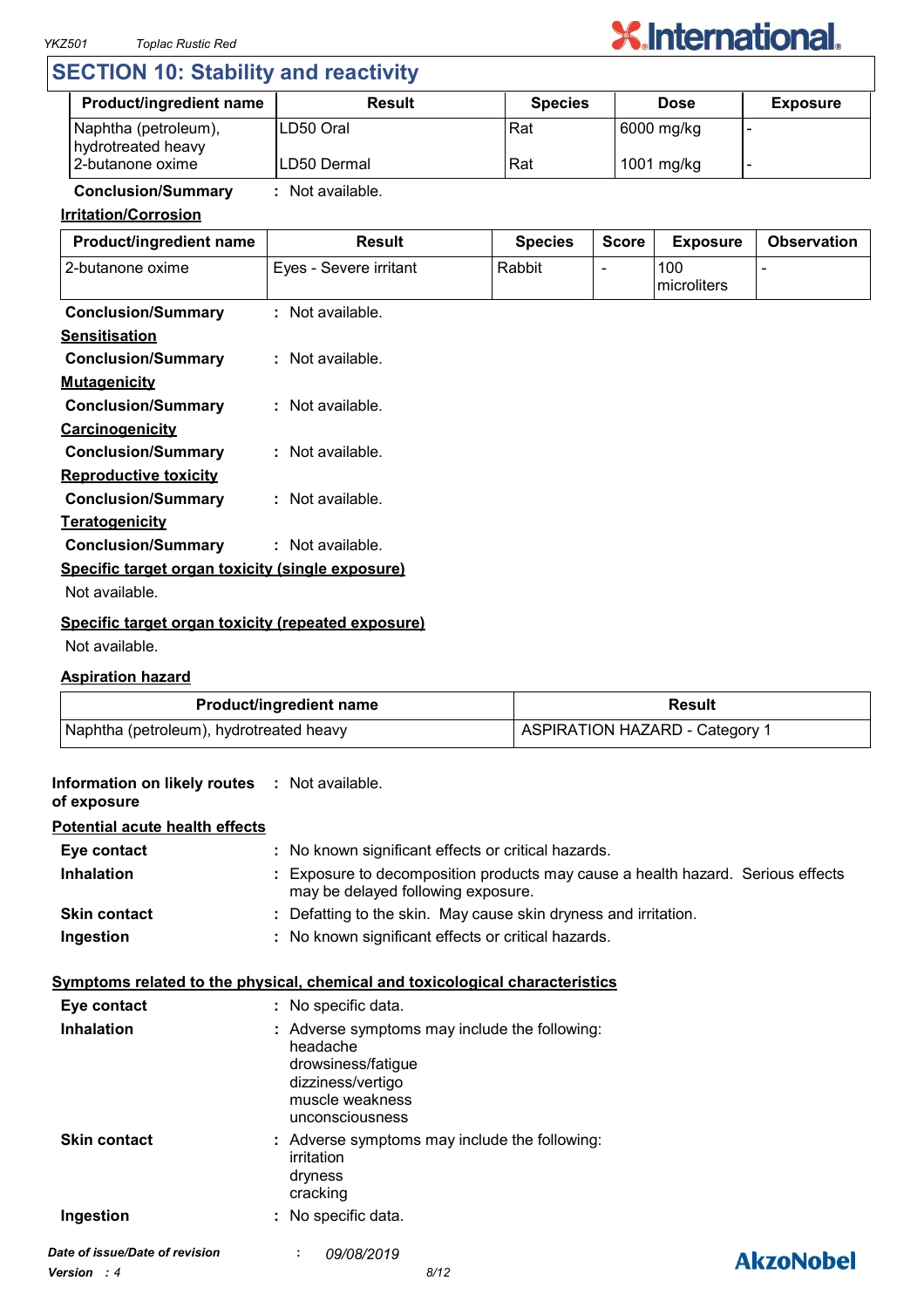# **X.International.**

# **SECTION 11: Toxicological information**

#### **Delayed and immediate effects as well as chronic effects from short and long-term exposure**

| <b>Short term exposure</b>              |                                                                                                            |
|-----------------------------------------|------------------------------------------------------------------------------------------------------------|
| <b>Potential immediate</b><br>effects   | : Not available.                                                                                           |
| <b>Potential delayed effects</b>        | : Not available.                                                                                           |
| Long term exposure                      |                                                                                                            |
| <b>Potential immediate</b><br>effects   | : Not available.                                                                                           |
| <b>Potential delayed effects</b>        | : Not available.                                                                                           |
| <b>Potential chronic health effects</b> |                                                                                                            |
| Not available.                          |                                                                                                            |
| <b>Conclusion/Summary</b>               | : Not available.                                                                                           |
| General                                 | : Prolonged or repeated contact can defat the skin and lead to irritation, cracking and/<br>or dermatitis. |
| Carcinogenicity                         | : No known significant effects or critical hazards.                                                        |
| <b>Mutagenicity</b>                     | : No known significant effects or critical hazards.                                                        |
| <b>Teratogenicity</b>                   | : No known significant effects or critical hazards.                                                        |
| <b>Developmental effects</b>            | : No known significant effects or critical hazards.                                                        |
| <b>Fertility effects</b>                | : No known significant effects or critical hazards.                                                        |

#### **Other information :** : Not available.

# **SECTION 12: Ecological information**

#### **12.1 Toxicity**

| <b>Product/ingredient name</b> | Result                                          | <b>Species</b>             | <b>Exposure</b> |
|--------------------------------|-------------------------------------------------|----------------------------|-----------------|
| 12-butanone oxime              | Acute LC50 843000 to 914000 µg/l<br>Fresh water | Fish - Pimephales promelas | I96 hours       |

**Conclusion/Summary :** Not available.

#### **12.2 Persistence and degradability**

**Conclusion/Summary :** Not available.

#### **12.3 Bioaccumulative potential**

| <b>Product/ingredient name</b>             | ⊺LoɑP <sub>∾w</sub> | <b>BCF</b>   | <b>Potential</b> |
|--------------------------------------------|---------------------|--------------|------------------|
| Naphtha (petroleum),<br>hydrotreated heavy |                     | 10 to 2500   | high             |
| 2-butanone oxime                           | 0.63                | 15.011872336 | low              |

| 12.4 Mobility in soil |                  |
|-----------------------|------------------|
| Soil/water partition  | : Not available. |
| coefficient (Koc)     |                  |
| <b>Mobility</b>       | : Not available. |

- **PBT** : Not applicable.
- **vPvB :** Not applicable.

#### **12.6 Other adverse effects** : No known significant effects or critical hazards.

# **AkzoNobel**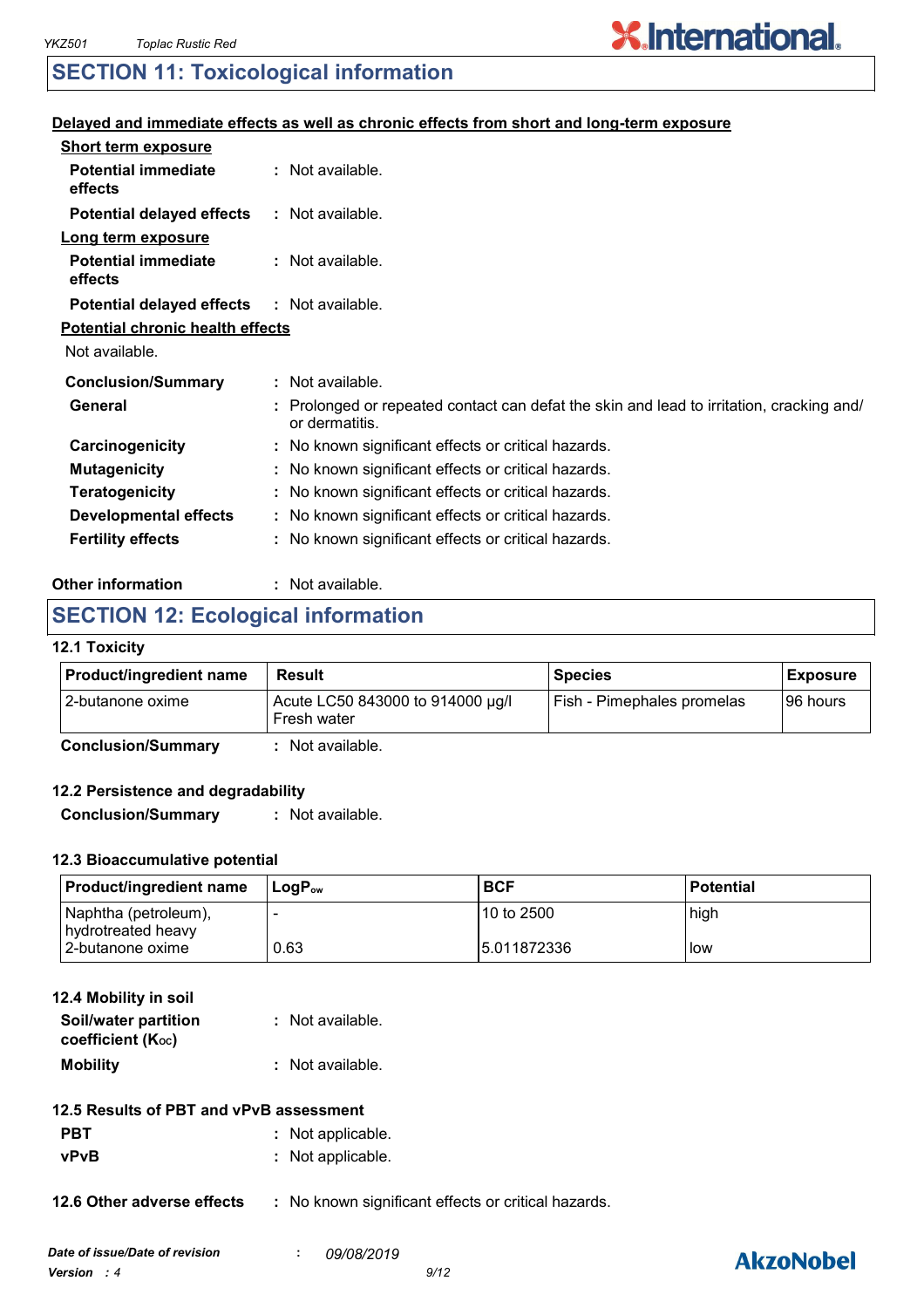# **SECTION 13: Disposal considerations**

The information in this section contains generic advice and guidance. The list of Identified Uses in Section 1 should be consulted for any available use-specific information provided in the Exposure Scenario(s).

#### **13.1 Waste treatment methods**

| <b>Product</b>             |                                                                                                                                                                                                                                                                                                                                                                                                                                                                                                                                                     |
|----------------------------|-----------------------------------------------------------------------------------------------------------------------------------------------------------------------------------------------------------------------------------------------------------------------------------------------------------------------------------------------------------------------------------------------------------------------------------------------------------------------------------------------------------------------------------------------------|
| <b>Methods of disposal</b> | : The generation of waste should be avoided or minimised wherever possible.<br>Disposal of this product, solutions and any by-products should at all times comply<br>with the requirements of environmental protection and waste disposal legislation<br>and any regional local authority requirements.<br>Dispose of surplus and non-recyclable products via a licensed waste disposal<br>contractor. Waste should not be disposed of untreated to the sewer unless fully<br>compliant with the requirements of all authorities with jurisdiction. |
| <b>Hazardous waste</b>     | : The classification of the product may meet the criteria for a hazardous waste.                                                                                                                                                                                                                                                                                                                                                                                                                                                                    |

#### **European waste catalogue (EWC)**

| Code number                | <b>Waste designation</b>                                                                                                                                                                                                                                                                                                                                                                                                                                                                                                                                      |  |
|----------------------------|---------------------------------------------------------------------------------------------------------------------------------------------------------------------------------------------------------------------------------------------------------------------------------------------------------------------------------------------------------------------------------------------------------------------------------------------------------------------------------------------------------------------------------------------------------------|--|
| EWC 08 01 11*              | waste paint and varnish containing organic solvents or other hazardous substances                                                                                                                                                                                                                                                                                                                                                                                                                                                                             |  |
| <b>Packaging</b>           |                                                                                                                                                                                                                                                                                                                                                                                                                                                                                                                                                               |  |
| <b>Methods of disposal</b> | : Dispose of containers contaminated by the product in accordance with local or<br>national legal provisions. This material and its container must be disposed of as<br>hazardous waste. Dispose of via a licensed waste disposal contractor.                                                                                                                                                                                                                                                                                                                 |  |
| <b>Special precautions</b> | : This material and its container must be disposed of in a safe way. Care should be<br>taken when handling emptied containers that have not been cleaned or rinsed out.<br>Empty containers or liners may retain some product residues. Vapour from product<br>residues may create a highly flammable or explosive atmosphere inside the<br>container. Do not cut, weld or grind used containers unless they have been cleaned<br>thoroughly internally. Avoid dispersal of spilt material and runoff and contact with<br>soil, waterways, drains and sewers. |  |

# **SECTION 14: Transport information**

|                                    | <b>ADR/RID</b>                                               | <b>IMDG</b>   | <b>IATA</b>   |
|------------------------------------|--------------------------------------------------------------|---------------|---------------|
| 14.1 UN number                     | <b>UN1263</b>                                                | <b>UN1263</b> | <b>UN1263</b> |
| 14.2 UN proper<br>shipping name    | <b>PAINT</b>                                                 | <b>PAINT</b>  | <b>PAINT</b>  |
| 14.3 Transport<br>hazard class(es) | $\mathfrak{Z}$                                               | 3             | 3             |
| 14.4 Packing<br>group              | III                                                          | III           | III           |
| 14.5<br>Environmental<br>hazards   | No.                                                          | No.           | No.           |
| <b>Additional</b><br>information   | <b>Special provisions</b><br>640 (E)<br>Tunnel code<br>(D/E) |               |               |

**IMDG Code Segregation group :** Not applicable.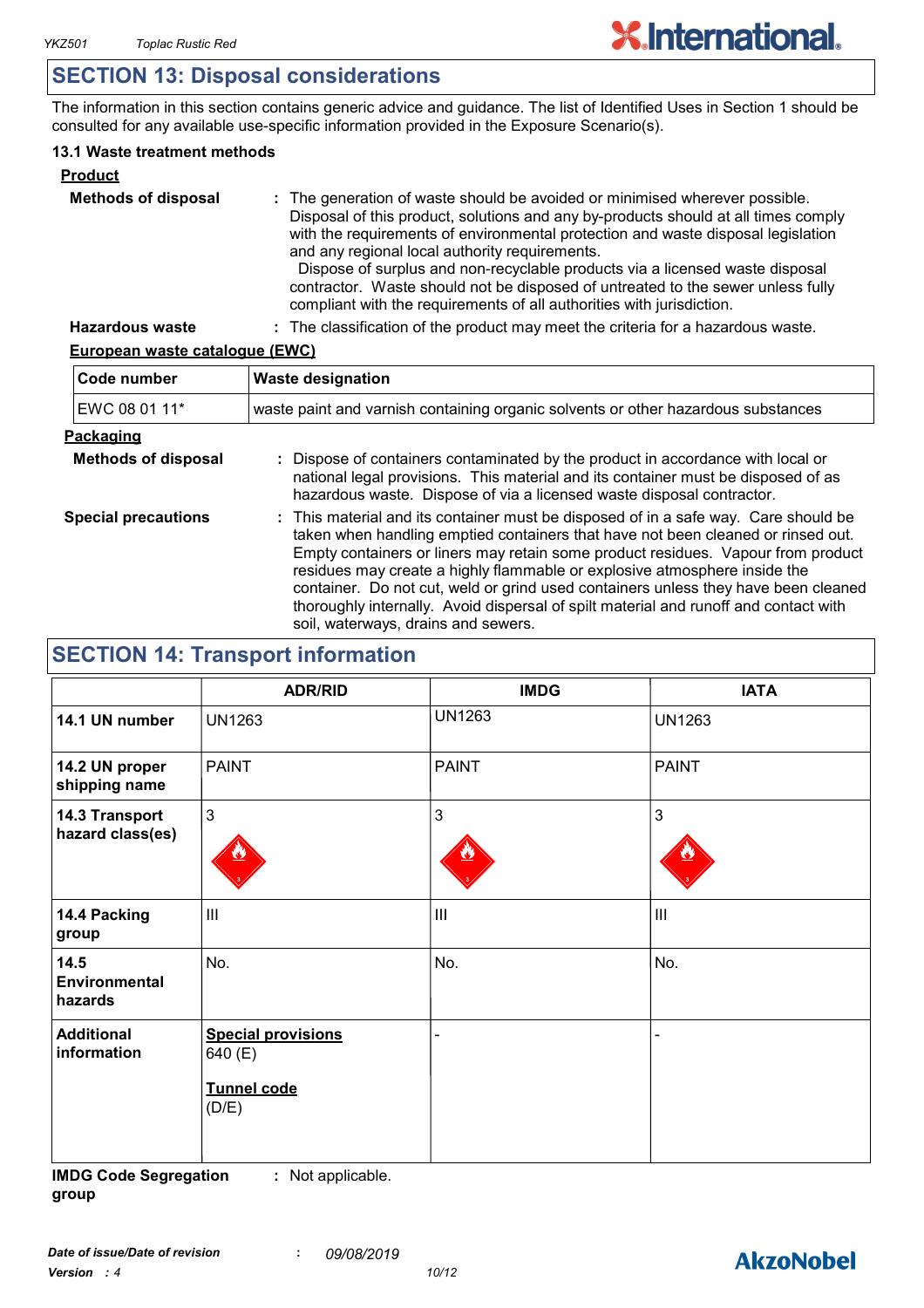# **X**.International.

# **SECTION 14: Transport information**

**14.6 Special precautions for : Transport within user's premises:** always transport in closed containers that are **user** upright and secure. Ensure that persons transporting the product know what to do in the event of an accident or spillage.

| 14.7 Transport in bulk         | : Not available. |
|--------------------------------|------------------|
| according to Annex II of       |                  |
| <b>Marpol and the IBC Code</b> |                  |

# **SECTION 15: Regulatory information**

#### **15.1 Safety, health and environmental regulations/legislation specific for the substance or mixture**

#### **EU Regulation (EC) No. 1907/2006 (REACH)**

#### **Annex XIV - List of substances subject to authorisation**

**Annex XIV**

**Substances of very high concern**

None of the components are listed.

**Annex XVII - Restrictions : Not applicable. on the manufacture, placing on the market** 

**and use of certain** 

**dangerous substances, mixtures and articles**

#### **Other EU regulations**

**Europe inventory :** Not determined.

#### **Special packaging requirements**

**Containers to be fitted with child-resistant fastenings** Not applicable. **:**

**Tactile warning of danger : Not applicable.** 

| <b>Product/ingredient name</b> | <b>∣Carcinogenic</b><br><b>leffects</b> | Mutagenic effects | Developmental<br>effects | Fertility effects |
|--------------------------------|-----------------------------------------|-------------------|--------------------------|-------------------|
| 12-butanone oxime              | Carc. 2. H351                           |                   | -                        |                   |

#### **Ozone depleting substances (1005/2009/EU)**

Not listed.

#### **Prior Informed Consent (PIC) (649/2012/EU)**

Not listed.

#### **National regulations**

- **References :** Conforms to Regulation (EC) No. 1907/2006 (REACH), Annex II and Regulation (EC) No. 1272/2008 (CLP)
- **15.2 Chemical safety :** No Chemical Safety Assessment has been carried out.

**assessment**

# **SECTION 16: Other information**

 $\nabla$  Indicates information that has changed from previously issued version.

| <b>Abbreviations and</b><br>acronyms          | $:$ ATE = Acute Toxicity Estimate<br>CLP = Classification, Labelling and Packaging Regulation [Regulation (EC) No.<br>1272/2008]<br><b>DMEL = Derived Minimal Effect Level</b><br>DNEL = Derived No Effect Level<br>EUH statement = CLP-specific Hazard statement<br>PBT = Persistent, Bioaccumulative and Toxic<br>PNEC = Predicted No Effect Concentration<br><b>RRN = REACH Registration Number</b> |                  |
|-----------------------------------------------|--------------------------------------------------------------------------------------------------------------------------------------------------------------------------------------------------------------------------------------------------------------------------------------------------------------------------------------------------------------------------------------------------------|------------------|
| Date of issue/Date of revision<br>Version : 4 | 09/08/2019<br>11/12                                                                                                                                                                                                                                                                                                                                                                                    | <b>AkzoNobel</b> |